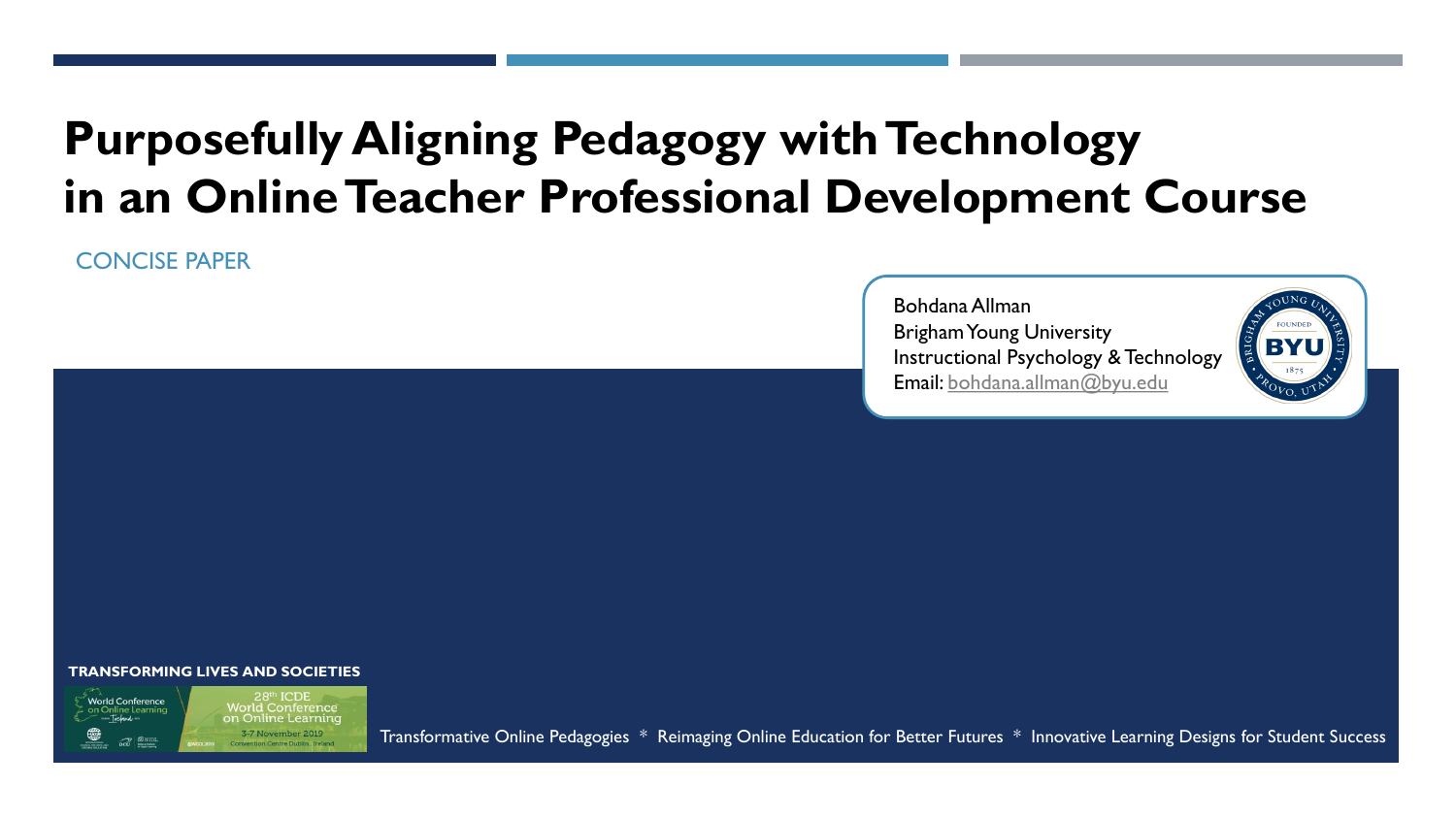### PURPOSE OF THE PRESENTATION

- Present findings from a self-study of design practice
- 2. Propose (1) pedagogical intent and (2) process for aligning pedagogy with technology

#### **Audience:**

- $\times$  Curriculum planners
- $\times$  Instructional/Learning designers
- $\times$  Teacher educators, teachers, instructors
- $\times$  Anyone who cares about improving the quality of learning



"My course lacks interactivity and it has no point. I assumed the software would take care of that!"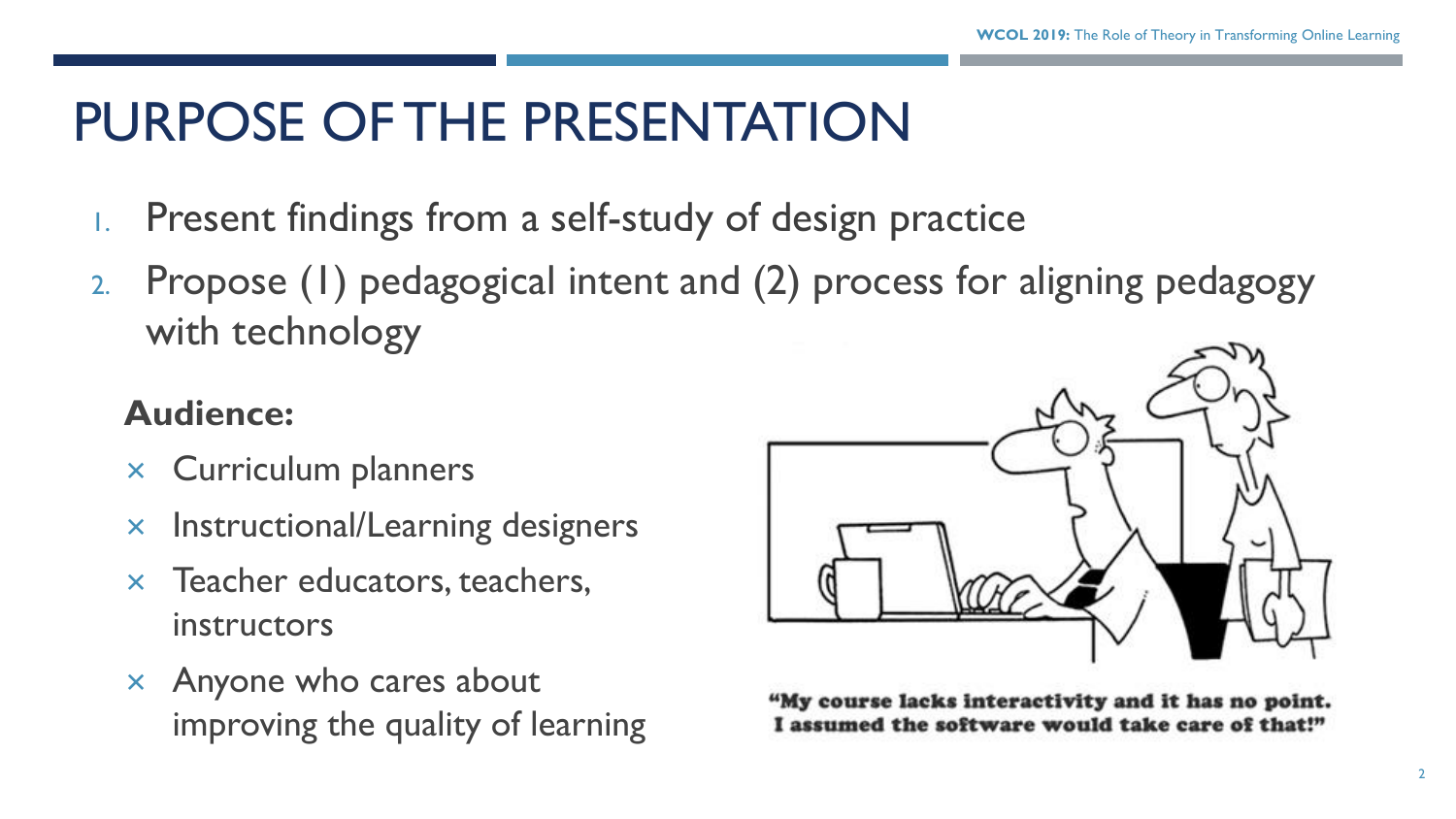#### What is required to harness the potential of online education?

How can we develop innovative learning designs that bring about student success?

Underlying pedagogical structures and purposes

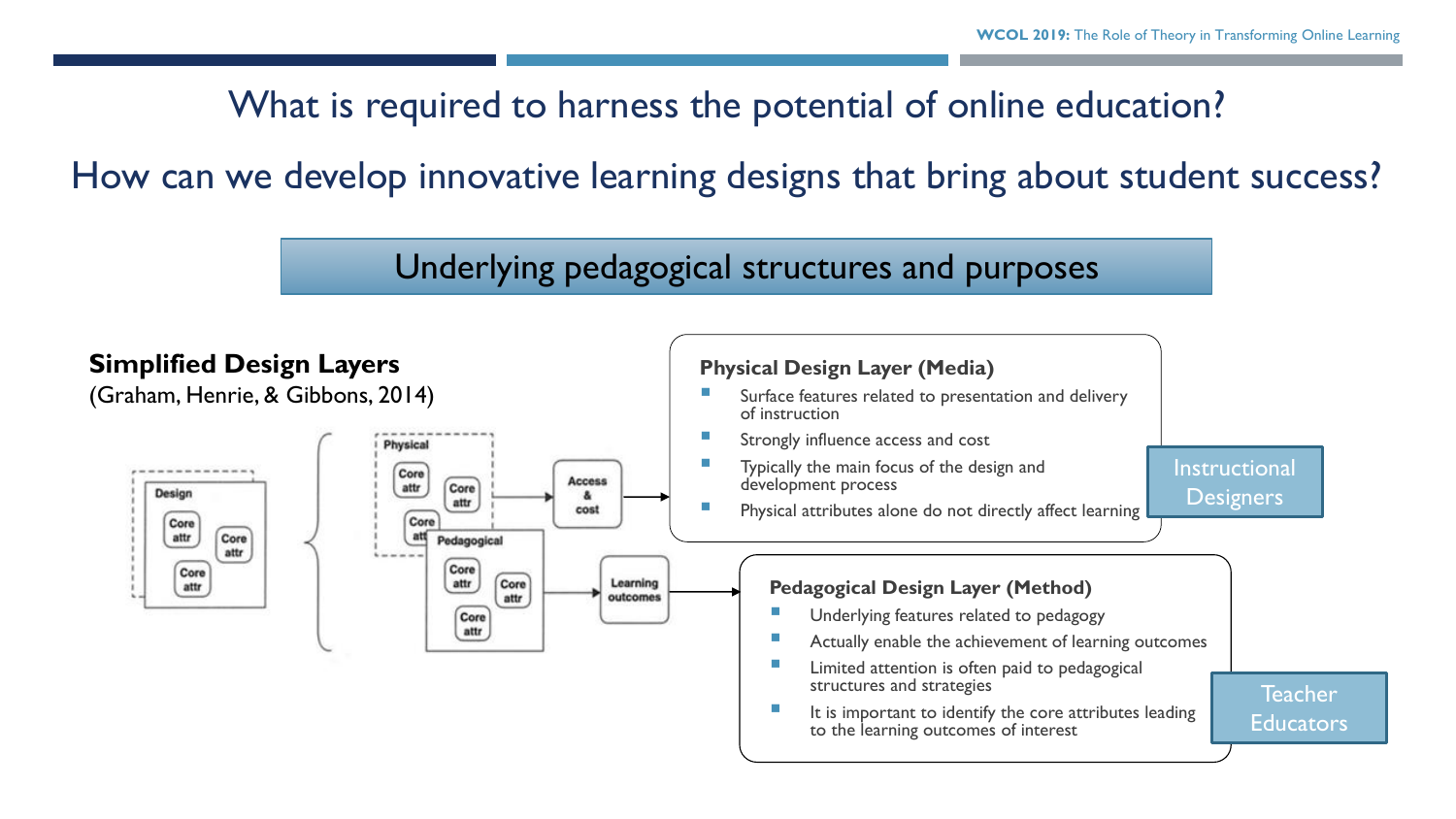# CONTEXT OF THE STUDY

#### How can online education contribute to better futures?



Teacher Professional Development



- 
- $\checkmark$  Change teacher thinking and practices
- $\checkmark$  Develop communities of practice
- $\checkmark$  Model effective practices

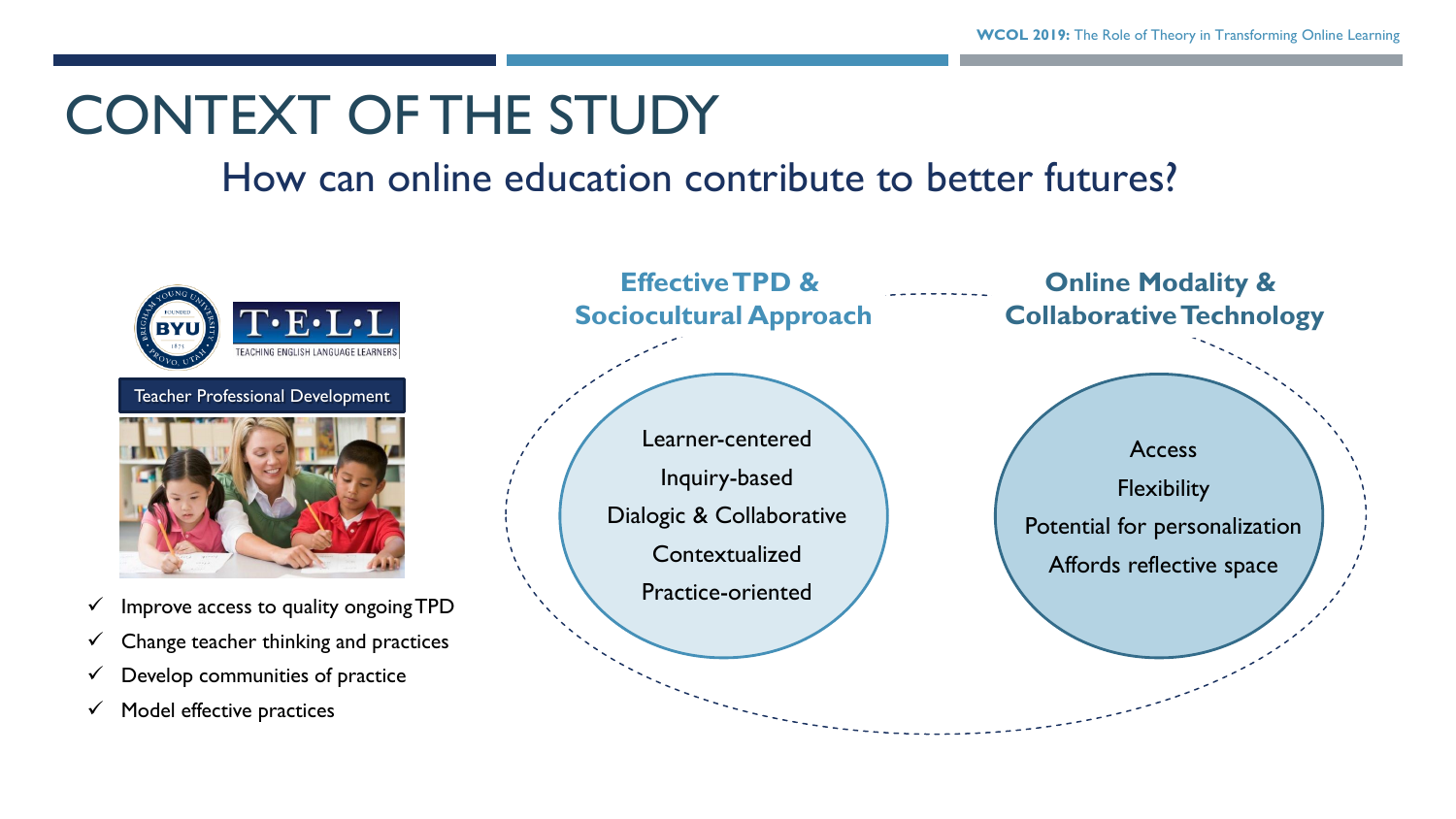# PURPOSE & METHODOLOGY

Uncover the dynamics of aligning technology with pedagogy by reflectively exploring the process of creating a course template during the design of a fully-online instructor-facilitated TPD course grounded in sociocultural practices

#### **Part of a larger DBR project**

• Iterative, integrating research and design, use-inspired and contextually responsive (McKenney & Reeves, 2012)

#### **Self-Study of Teaching and Teacher Education Practices (S-STTEP)**

- Self-initiated disciplined inquiry into one's situated practice with the aim of improving that practice
- Collaborative, reflective, reflexive, and dialogic (Pinnegar & Hamilton, 2009)

#### **Qualitative Analysis**

• Standard qualitative analysis steps and exemplar validation (Miles & Huberman, 2014; Corbin & Strauss, 2008; Maxwell & Miller, 2012)

# ? **What are the core attributes of the design?**

**What processes enable the alignment of pedagogical and physical layers?**

#### **Participants**

- Researcher/instructional designer, Instructional designer, Senior TEd faculty member
- Instructional design, curriculum development, teacher education, TESL, K-12 teaching experience

#### **Data**

Nineteen conversations recordings & related artifacts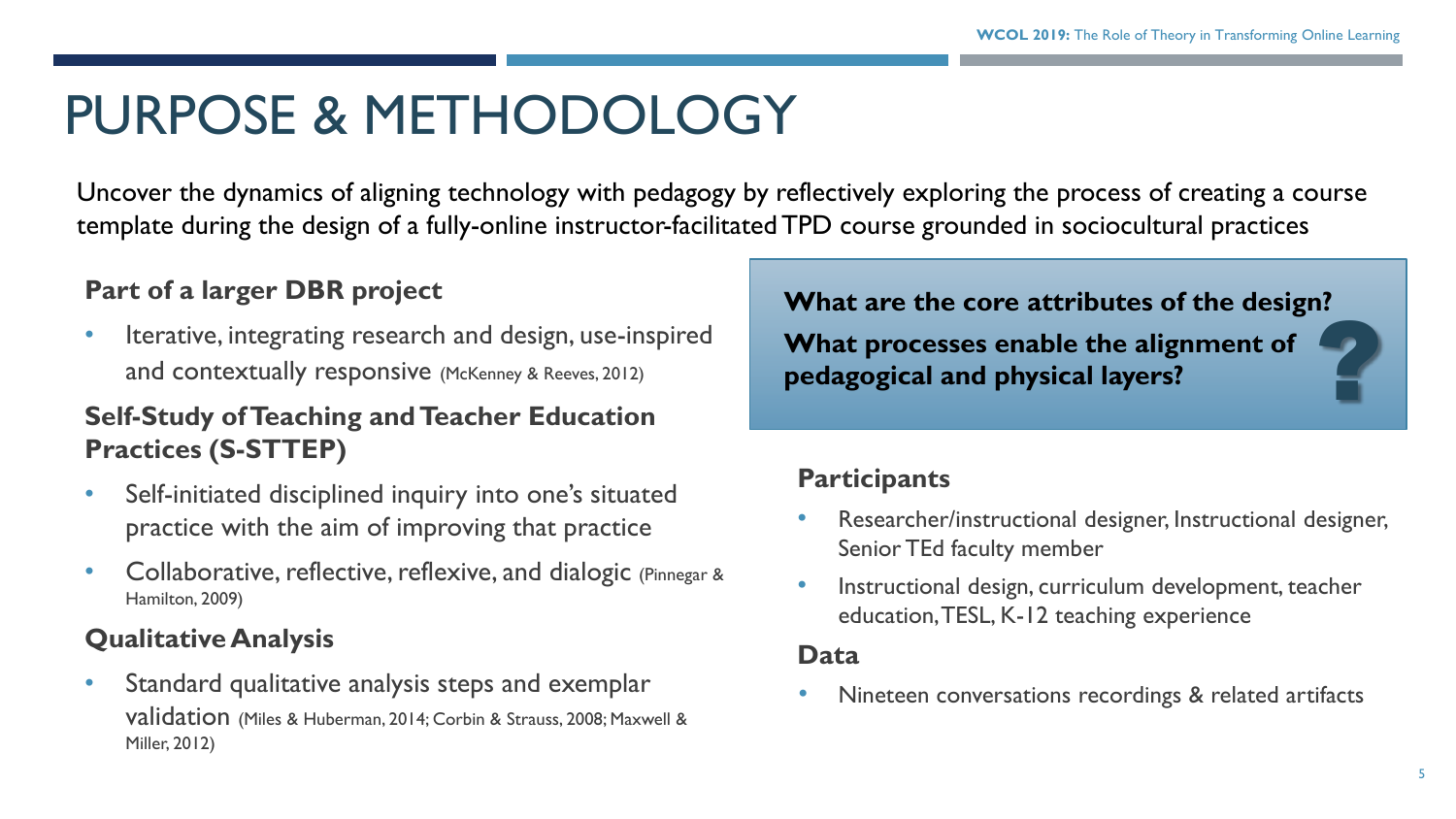### FINDINGS: Core Attributes

**Aligning pedagogical and physical layers associated with intended learning experiences** 

| Theme I                              | Theme 2                                            | Theme 3                            | Theme 4                       | Theme 5                                | Theme 6                             |
|--------------------------------------|----------------------------------------------------|------------------------------------|-------------------------------|----------------------------------------|-------------------------------------|
| <b>LEARNING</b><br><b>EXPERIENCE</b> | <b>CORE</b><br><b>COMPONENTS</b>                   | <b>CORE</b><br><b>STRATEGIES</b>   | <b>CORE</b><br><b>METHODS</b> | <b>QUALITY OF</b><br><b>THE DESIGN</b> | <b>LAYERS/</b><br><b>DIMENSIONS</b> |
| <b>Desired Results</b>               | Learner's                                          | Interaction                        | Modeling                      | <b>Instructor Support</b>              | Pedagogy                            |
| Evidence of<br>Learning              | <b>Response &amp; Needs</b><br>Instructor's        | Inquiry                            | Scaffolding                   | Course Feedback                        | <b>Technology</b>                   |
| Instructional<br><b>Activities</b>   | <b>Response &amp; Needs</b><br><b>Task Content</b> | Dialogic Learning<br>Collaboration | Theory-to-<br>Practice        | <b>Course Evaluation</b>               |                                     |
|                                      | <b>Task Context</b>                                |                                    | <b>Reflection</b>             |                                        |                                     |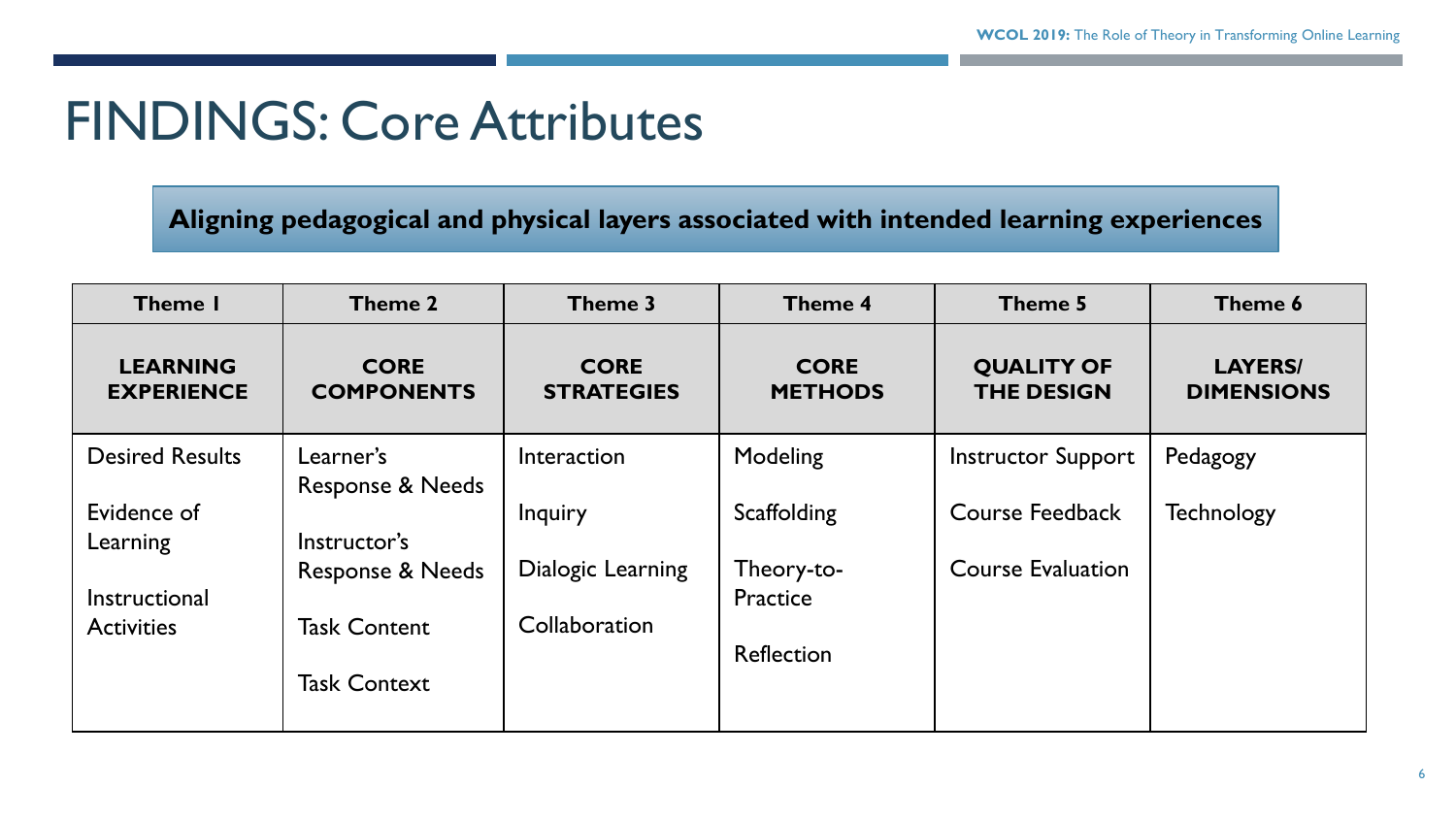### FINDINGS: Alignment Process

Integration of themes through contiguity-based relationships (Maxwell and Miller, 2012)

- Attention to data's temporal and spatial proximity and sequences to uncover additional patterns
- Identify actual connections rather than 'virtual' connections of similarities and differences
- Require identification of relationships among data within its actual context

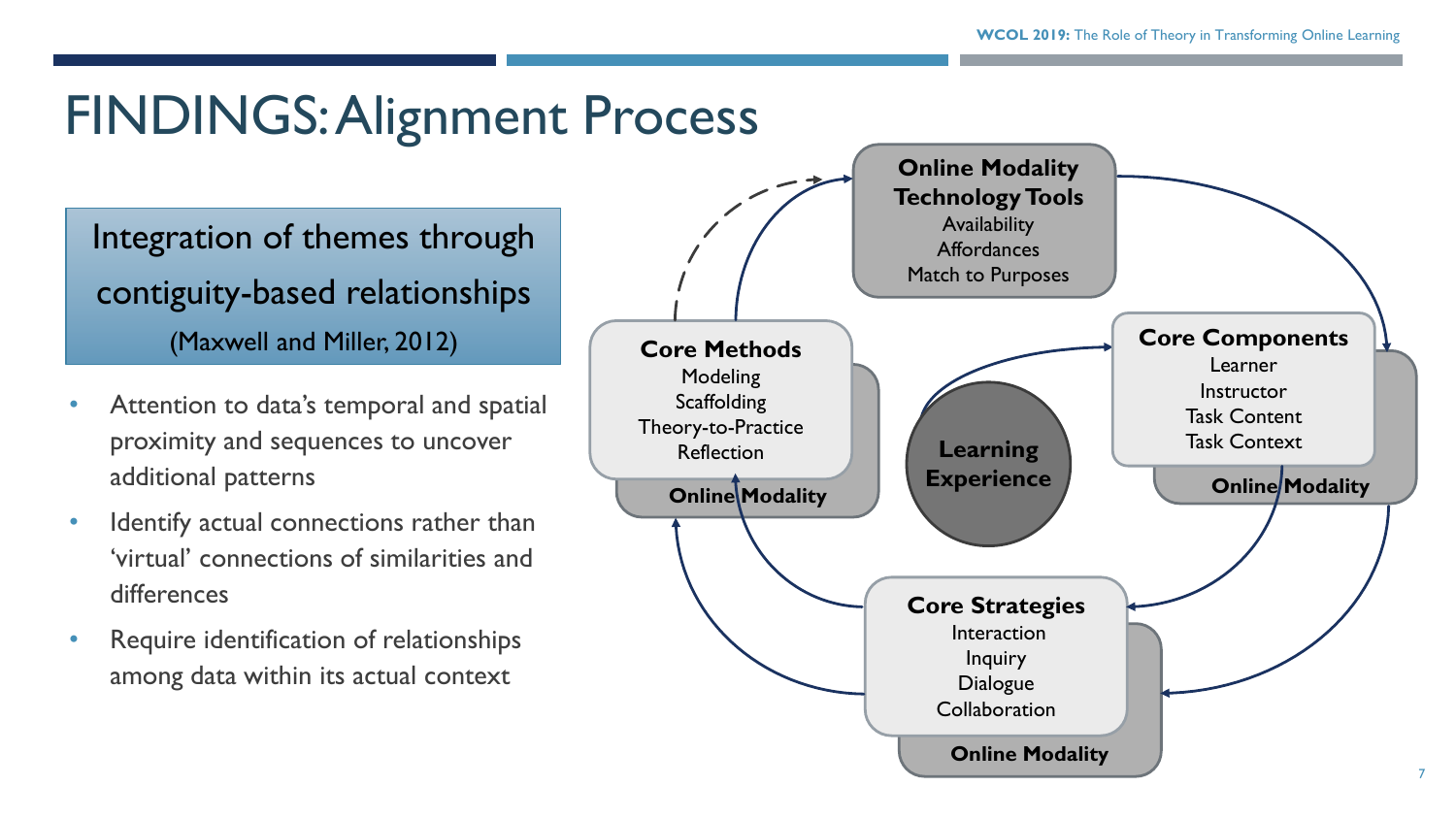### DISCUSSION: Pedagogical Intent as a Guiding Principle

- Core attributes leading to desired outcomes • Attention to learners' experience in a specific context • Orchestration of core components
	- (Schwab's commonplaces)
	- Strategic choices to facilitate key interactions with peers, instructor, and content (Moore, Anderson)
	- Intentional selection of content, methods, and tools

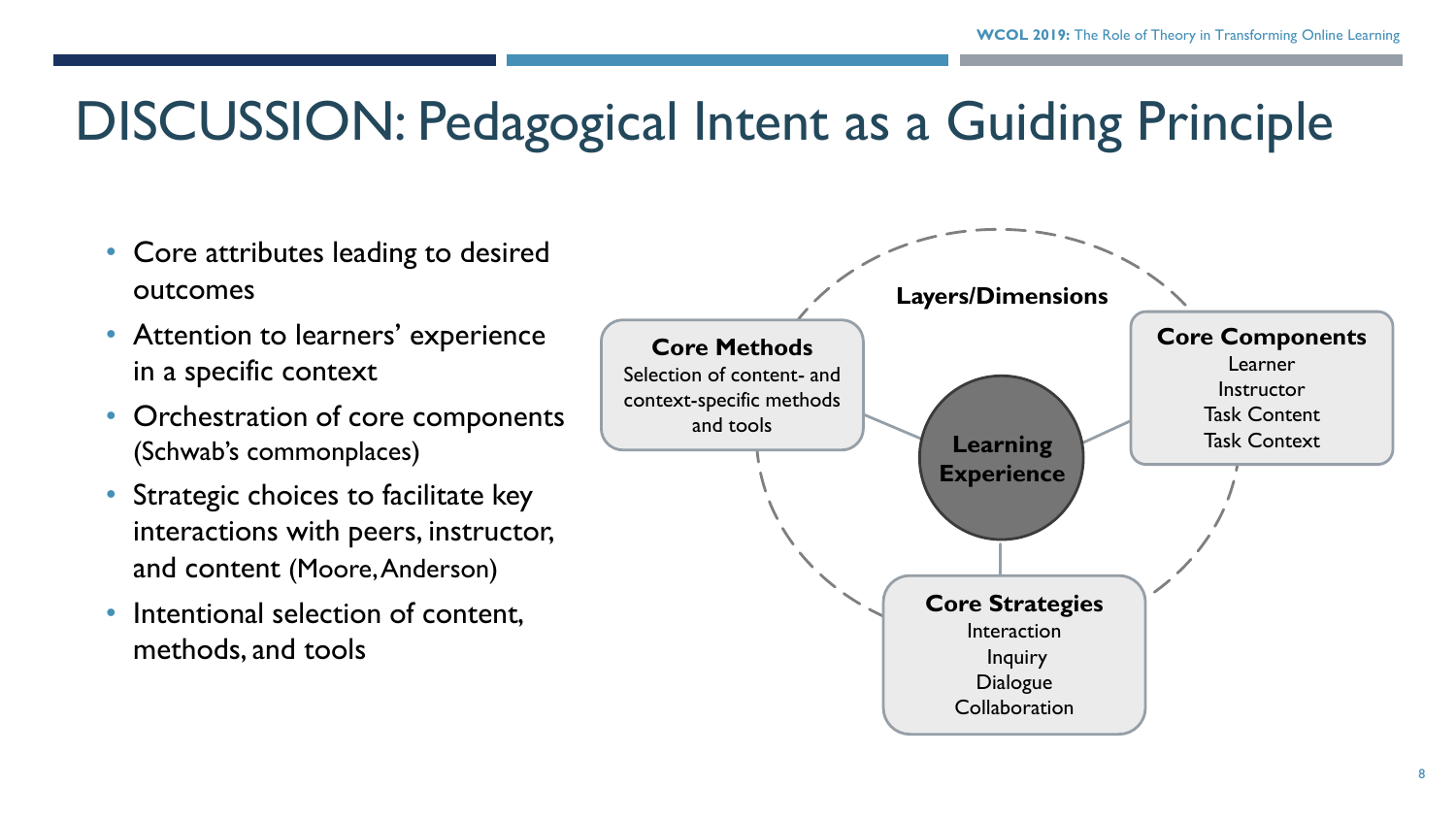### DISCUSSION: Alignment of Pedagogy with Technology

#### **Attention to Pedagogy**

- Identify core design attributes
- 2. Establish content, goals & acceptable evidence
- 3. Propose suitable learning experiences
- Determine required affordances

#### **Attention to Technology**

- Identify available technology & tools
- Determine existing affordances



*Form follows function*

#### **Alignment of Layers (Iterative)**

- Design the tasks and learning experiences attending to pedagogical intent
- 2. Adjust the tools to meet pedagogical needs and purposes
- 3. Evaluate against core attributes and available technology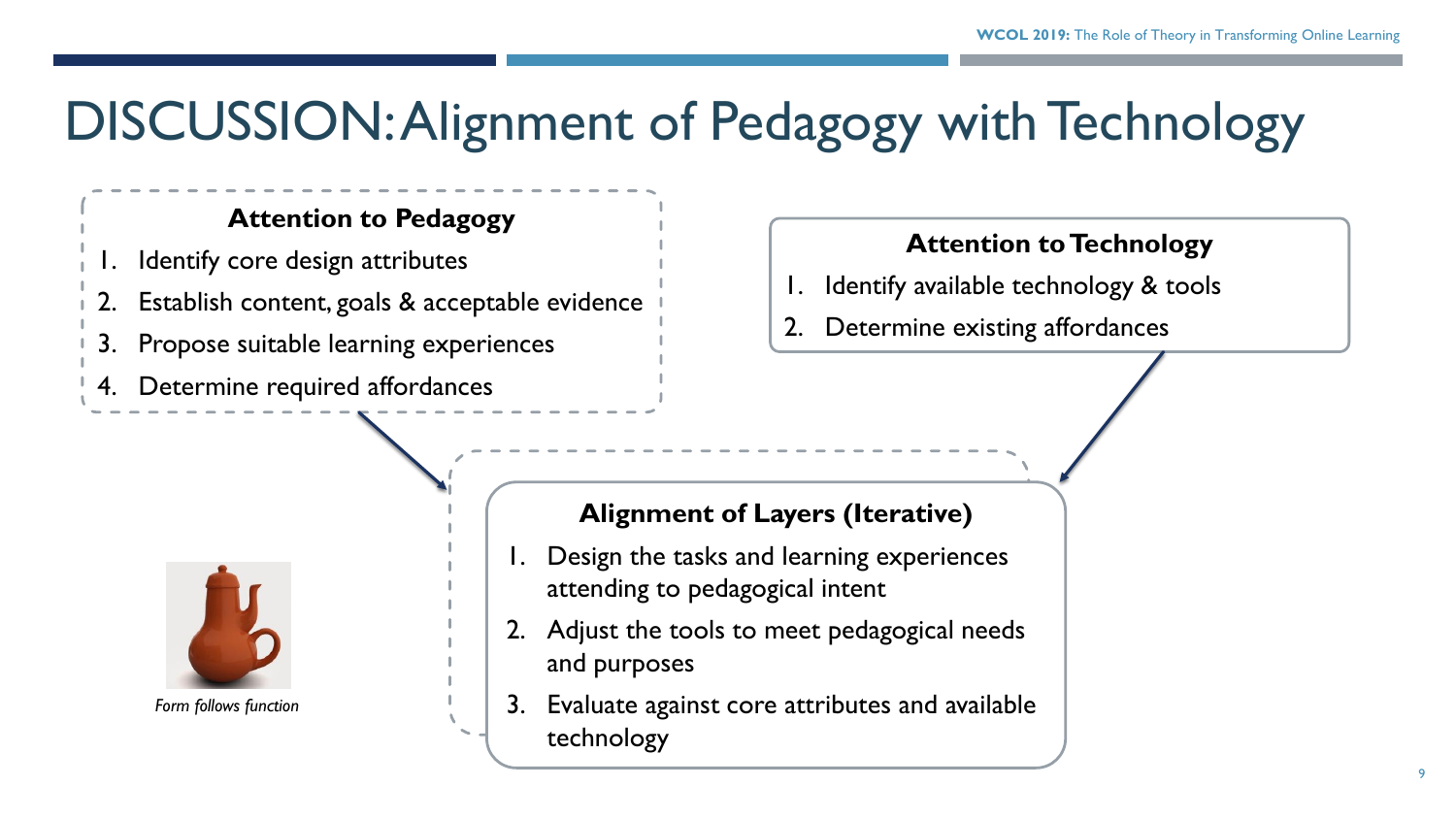# IMPLICATIONS TO DESIGN PRACTICE & RESEARCH

### Pedagogical Intent & Alignment Process

- A valuable guiding principle and useful process for aligning pedagogy with technology
- A potential to transform online learning and improve effectiveness of instruction (seeking creative purpose-driven solutions)
- Applicable for varied modalities (online, blended, technology-integrated F2F, and traditional instruction
- Valuable independently of scale (curriculum development vs. instruction planning)
- Suitable for a variety of content-areas and contexts (professional development in variety of fields and potentially other types of instruction)

### Self-Study of Design Practices

- Highlights the importance of attending to contiguity-type relationships in qualitative analysis, not just similarity-based relationships
- Suggests the need for more reflective and collaborative design practices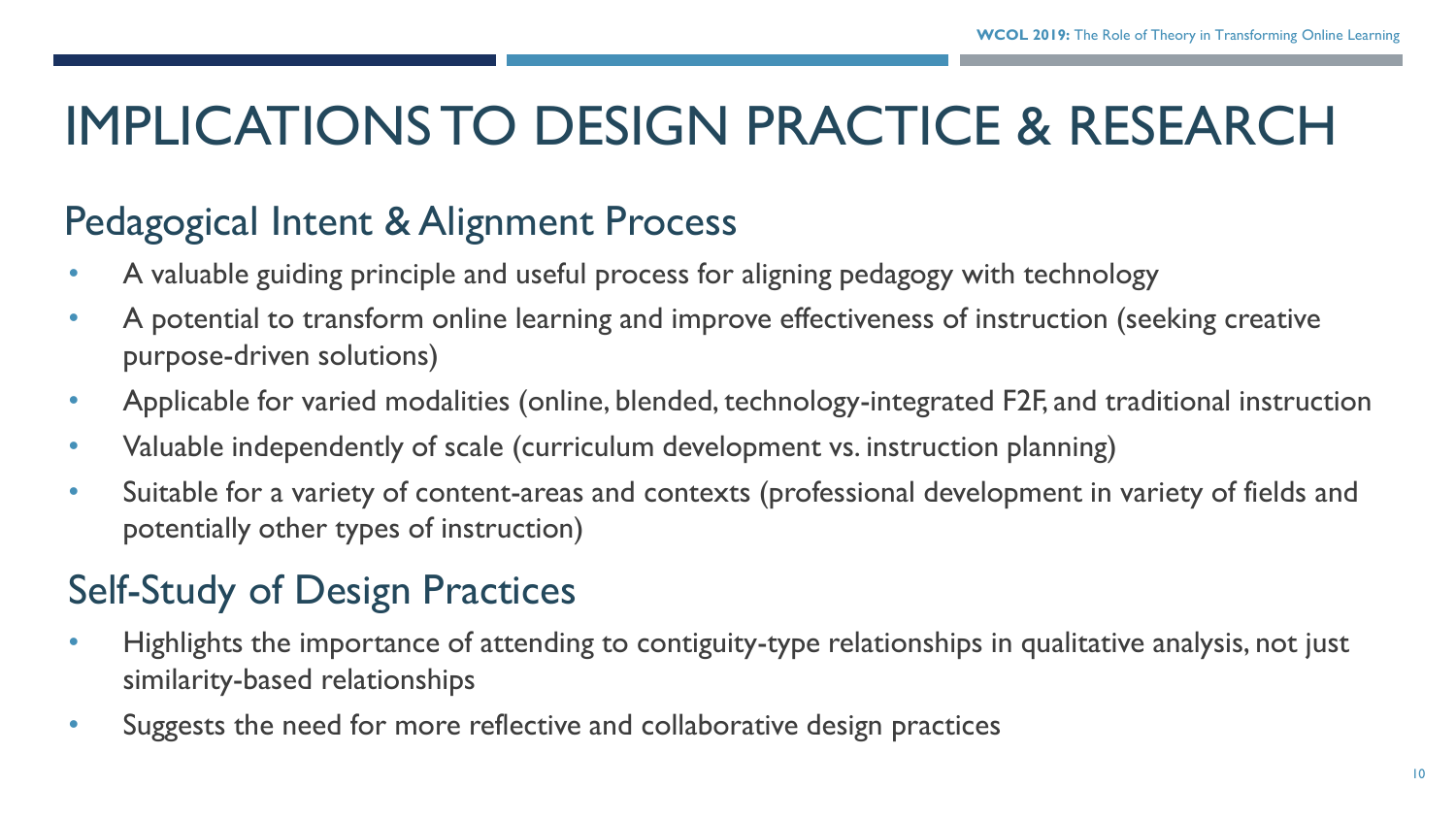# FUTURE DIRECTIONS

- Explore the efficacy of pedagogical intent and proposed alignment process in designing other courses:
	- o Other fully-online TPD courses leading to TELL endorsement
	- o Different modalities, contexts, content-areas, audiences, etc.

 $\times$  Investigate design practices and see how different designers use pedagogical intent and the alignment process in their work